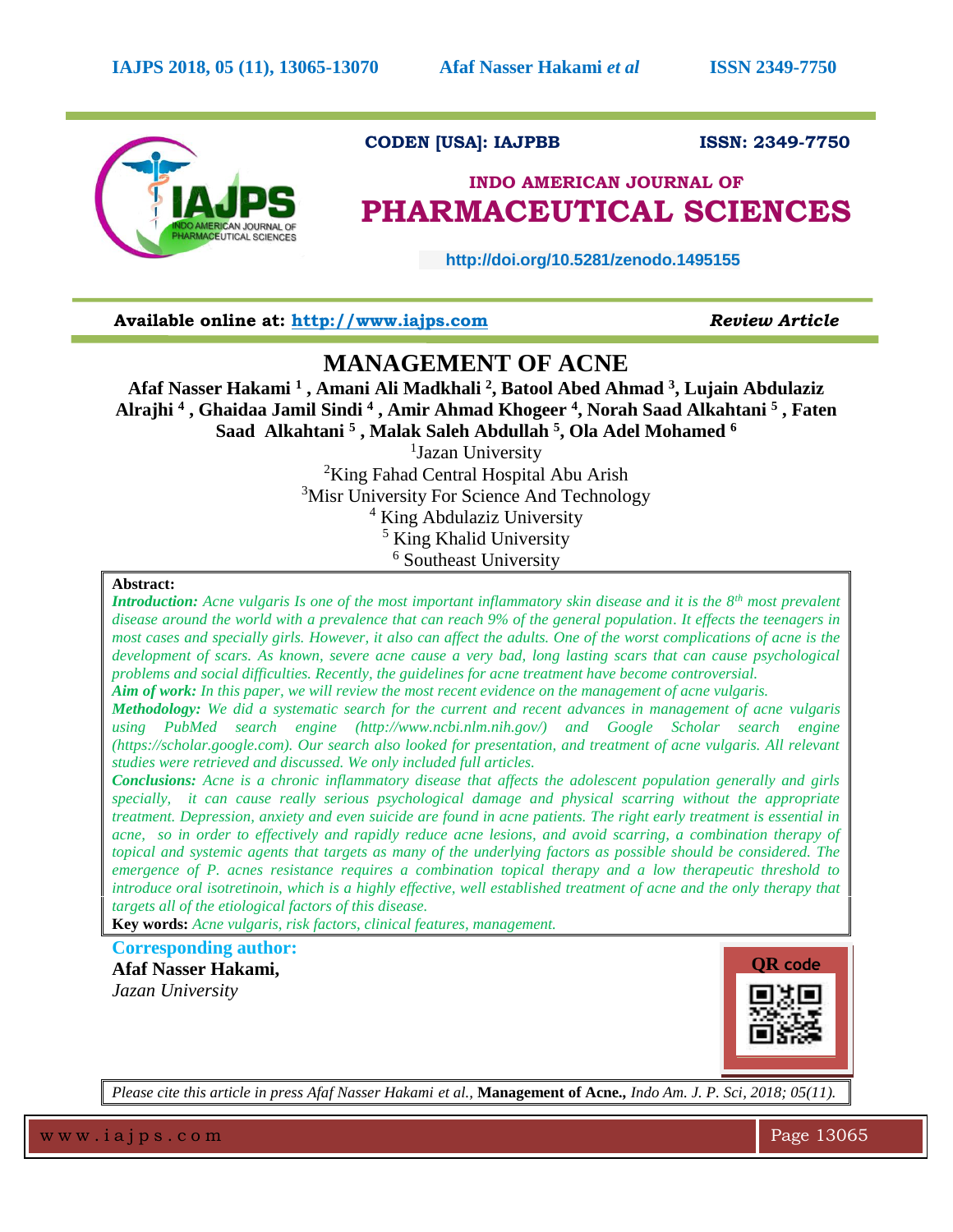# **INTRODUCTION:**

Acne vulgaris Is one of the most important inflammatory skin diseases and it is the  $8<sup>th</sup>$  most prevalent disease around the world with a prevalence that can reach 9% of the general population [1]. It affects the teenagers in most cases and specially girls. However, it also can affect the adults [2]. It is an increasing cause for women to visit dermatologists [3]. The exact pathological process of the acne is not clear yet, but some etiologies have been strongly suggested by previous studies. These include: High sebum production induced by high androgen concentration; the infection of hair follicles on face, neck, and chest and back by Propionibacterium acnes; alteration in keratinization; and the presence of chronic inflammation in the skin.

One of the worst complications of acne is the development of scars. As known, severe acne cause a very bad, long lasting scars that can cause psychological problems and social difficulties such as: Social isolation and lack of confidence, which lead to depression and sometimes even thinking of suicide.

There are many different treatments modalities used for acne, some of them are topical, and some are systemic. Oral isotretinion is the best example for the systemic drugs and it is the most effective one, studies suggest that it plays role in all the known etiologies. However, there is no solid evidence that supports the efficacy of these drugs.

Recently, the guidelines for acne treatment have become controversial. Generally, the old guidelines recommended that in mild to moderate cases we should use only a mixture of topical agents, and in moderate to severe or refractory cases we should use the systemic agents. However, new guidelines are suggested considering the social and psychological problems of the patient, it recommends the application of systemic agent whenever the topical have failed.

In this paper, we will review the most recent evidence on the management of acne vulgaris.

#### **METHODOLOGY:**

We did a systematic search for the current and recent advances in management of acne vulgaris using PubMed search engine (http://www.ncbi.nlm.nih.gov/) and Google Scholar search engine (https://scholar.google.com). Our search also looked for presentation, and treatment of acne vulgaris. All relevant studies were retrieved and discussed. We only included full articles.

The terms used in the search were: Acne vulgaris, presentation, risk factors, recent advances, management, and adverse effects.

#### **Risk factors:**

The most important suggested risk factor in the acne pathology is diet. A new theory tells that western diets components are possibly associated with acne4. Some researches ensure that the manufactured food contains hormones and hormonal mediators' \_ insulin-like growth factor1 was found in milk\_ and as we mentioned in the introduction, hormones, specially androgen, are a great factors in acne formation [4]. Arecent large prospective cohort study which found hormonal components in skim milk in concentrations that are high enough to cause biological problems in teenage males [5].

The association between the acne development and the high level of glucose found in the adolescent western diet has been studied. A randomized controlled trial shows that there was a marked improvement in acne and insulin sensitivity in adolescent boys with acne after involving them in low glucose level diet. But, in fact we need more studies to clarify the pathophysiological mechanisms of the effects of low glucose diet and reducing weight in the management of acne.

Other important risk factors in acne are hereditary factors. Patients who have a positive family history found to have the severe cases8. In the other hand, studies of twins show us an evidence of the genetic factor of acne9. For the purpose of locating the possible causative genes of acne, a new large scale genetic study has been done in the UK. It gives us information to predict who is suspected to develop acne by comparing the genetics of patient with severe acne with the genetics of people in the control group [6]. This study is the first step to continue research into the genetic basis of acne.

## **Clinical features:**

The clinical features of acne are various, they are: seborrhea, pustules; which are inflammatory lesions, comedones; which are non-inflammatory lesions, scarring in various degrees, and nodules and cysts; in very severe cases [7].

The location of acne follows the distribution of the pilosebaceous units, the area with the highest density of it, are the area where the acne locates most, such as the face, the neck, chest and back [8].

The most group likely to be affected is the adolescents around adrenarche, because of the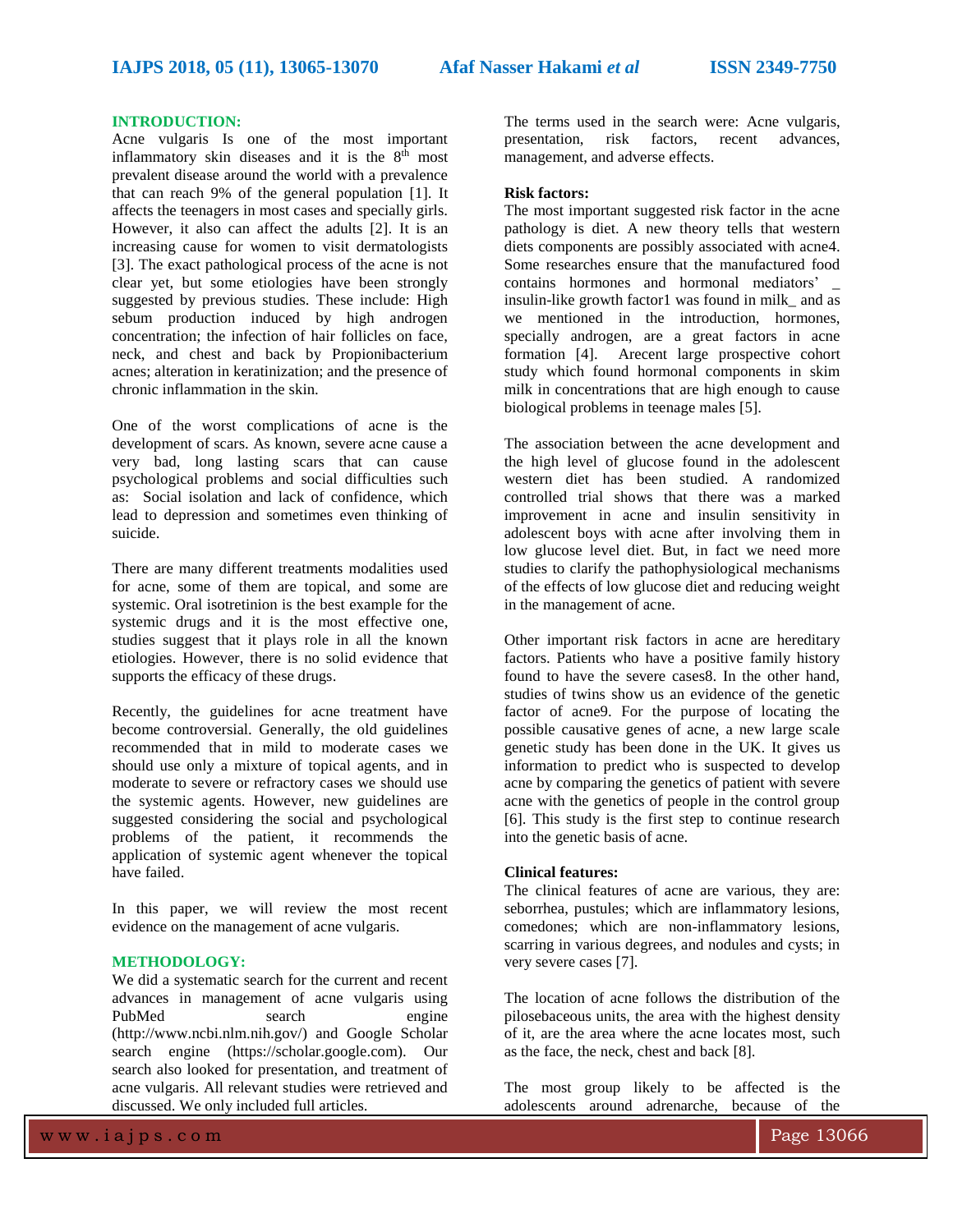increased secretion of the sebum from sebaceous glands [9].

## **Impact on quality of life:**

As we mentioned previously, patients with acne suffer from important psychological and social problems beside the physical symptoms they have. These problems cause a life difficulties and challenges that are somehow as hard as the patients with chronic diseases suffer \_like asthma, epilepsy, diabete, back pain or arthritis14. Regardless of the severity of acne, patients are likely to have depression and anxiety if we compare them with normal people. Generally, patient with acne do not recognize the emotional side of their disease from the start, that is why physicians should keep in mind the psychological complications of this disease and pay attention to the psychological symptoms and signs.

#### **Pathogenesis**

Acne an inflammatory disease of the pilosebaceous units, and multiple factors are included in the pathophysiological mechanisms [10]:

- Increased level of sebum secretion caused by the high concentrations of androgen.
- Alteration of keratinisation with the occlusion of the follicle and duct.
- The infection of the pilosebaceous duct by Propionibacterium acnes.
- The release of inflammatory mediators into the skin.

The right order of these events and their interaction together is still unknown; but , recent studies suggest that there may be a considerable connection between them [11].

#### **Treatment:**

The essential rule in the treatment of acne is to get rid of the sebum and keep the skin clean so the use of soap-free face wash is the first line, it is also important to use oil-free moisturisers to reduce the side effects of topical treatments, and to avoid the use of triggers. Make up, sunscreens and medications, such as corticosteroids and anabolic steroids, are examples of triggers of acne [12]. The main purposes of pharmacological treatment of acne is stop the causing factors, clear the acne and reduce the scarring. In order to affect more than one of the pathogenic factors and give the biggest efficacy, the joining of multiple topical agents is recommended [13]. The basic topical agents are: antiseptics (benzoyl peroxide), keratinolytics (salicylic acid, sulphur) retinoids and antibiotics.

There are different forms of these drugs in different strengths and different vehicles; so there is an appropriate regimen for almost every type of skin. There are many studies that compare the efficacy of these numbers of topical agents. Recent guidelines depend on specialists' consensus for treatment more than evidence-based treatment and include the Global Alliance to Improve Outcomes in Acne, the European Dermatology Forum, and the guidelines of care from the American Academy of Dermatology.

There is also another difficulty of the treatment of acne that there is no agreed on, clear assessment standard that used worldwide. The assessment of severity of acne backs to the physician and his experience, and it depends on many factors such as (lesion type, number, size, distribution and location) and of course, the effect of acne on the patient's life. (eg, the Dermatology Life Quality Index) [14].

#### **Benzoyl peroxide (BPO):**

BPO is one of the antibiotics that are used in the treatment of acne; it is a strong, over-the-counter, bactericidal agent with no known association with resistance development that also causes peeling of the skin, so it's effective for acne with mild and transient irritation [15].

The Australian guidelines recommend PBO 5% as first line agent for mild to moderate cases of acne <sup>16</sup>, with a combination with other topical antibiotics or topical retinoid. But, unfortunately, PBO is not tolerable for some patients with its side effects: contact urticaria; contact dermatitis; bleaching the clothes; and the most important side effect is that it may cause irritationor dryness of the skin. When the irritation occurs it is suggested to reduce the strength and frequency of the application of BPO to ensure compliance.

Tretinoins, adapalene, isotretinoin ans tazarotene, are topical retinoids that are anti-inflammatory drugs and they play role in correcting the abnormal keratinisaton leading to open the obstructed follicle and duct [8].

The Australian therapeutic guidelines recommend either adapalene 0.1% in cream or gel topically, or tretinoin 0.025% in cream topically for 6 weeks and then review.

Topical retinoids also have side effects that are local irritation and photosensitivity, in few cases, they may cause a severe cutaneous irritation and when it happens they should be stopped. The gradual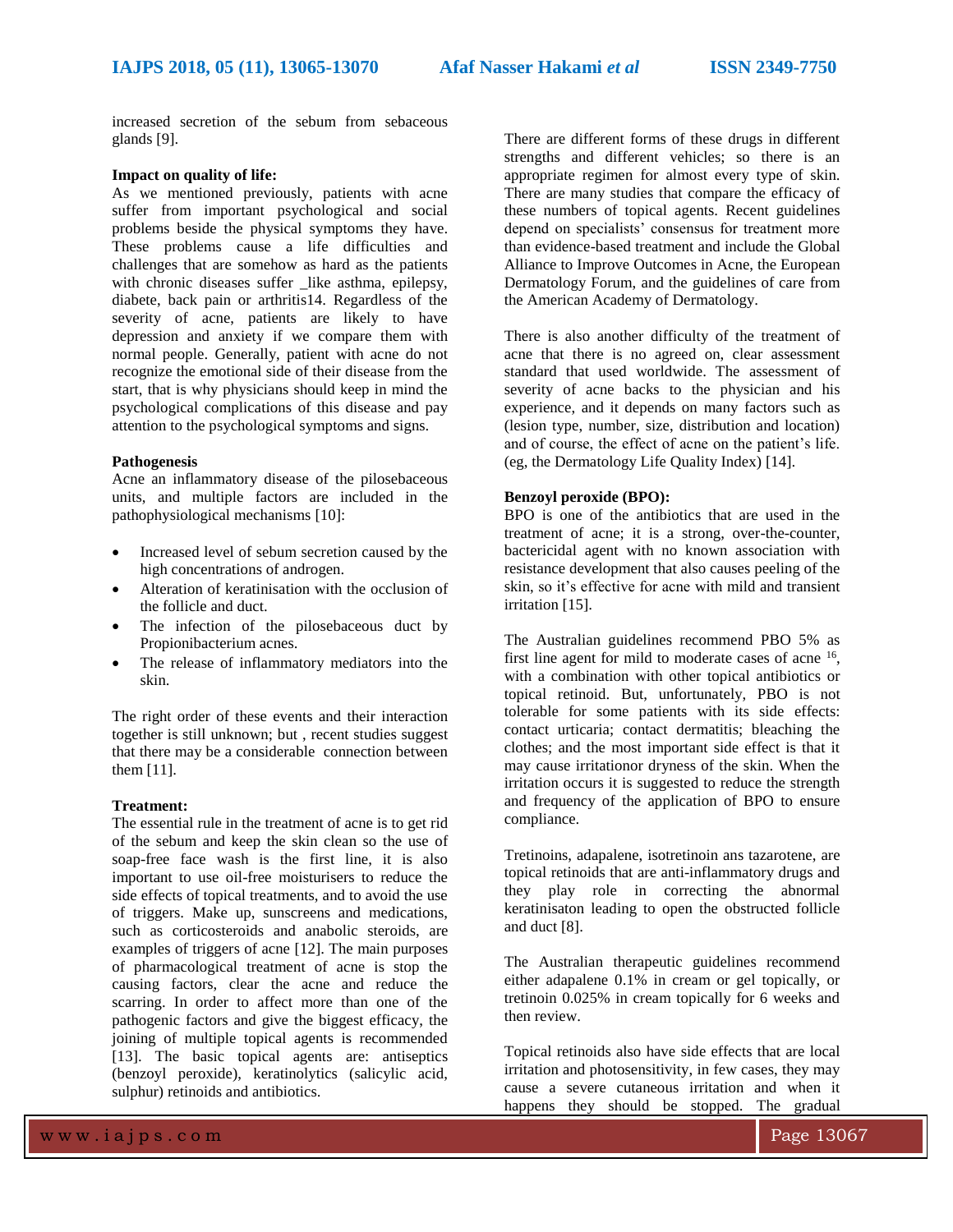introduction of retinoids in combination with a low irritant, pH balanced, soap-free cleanser can prevent irritation

The current Australian therapeutic guidelines warn that topical retinoids are teratogenic and ensure that they should be avoided in females who are planning to become pregnant, are pregnant or breastfeeding. The regulatory concern of the teratogenic potential of topical tretinoin is contrary to previous human percutaneous absorption studies. A human study that examined the percutaneous absorption of tretinoin in various formulations indicated that it was minimally absorbed and did not affect the endogenous levels of the drug or its metabolites in the subjects studied. There has also been a study that examined the incidence of major congenital anomalies for 215 exposed women versus 430 non-exposed agematched women, and concluded that topical tretinoin is not associated with increased risk for major congenital disorders.

#### **Antibiotics:**

Topical antibiotics:

Erythromycin and clindamycin are the primary topical antibiotics used for acne treatment and they have the same efficacy. But, there is an increasing concern about P. acnes resistance, especially with erythromycin [10], so, it is suggested by the current Australian therapeutic guidelines the use of a combination of BPO and topical retinoid gel (benzoyl peroxide/adapalene 2.5%/0.1%) or clindamycin gel (benzoyl peroxide/clindamycin 5%/1%).

And to avoid using only topical antibiotic; But, in particular cases, if the patient's skin is prone to irritation with other acne treatments, clindamycin alone can be used.

#### Oral antibiotics:

The primary treatment in moderate to severe acne is the oral antibiotic \_ it works as antimicrobial and anti-inflammatory\_ although there is a big fear of the development of resistance; it is used in combination with benzoyl peroxide and topical retinoid.

When starting the oral antibiotics course, it is necessary to establish a tolerable long term topical treatment to avoid recurrence when course is done.

Doxycycline (50e100 mg orally once daily for 6 weeks) is the first agent of choice, and if it is not tolerated, then minocycline (50e100 mg orally once daily for 6 weeks), and if tetracyclines are contraindicated (eg, pregnancy), then erythromycin (250e500 mg daily for 6 weeks).

Side effects of antibiotic treatment are a concern for both patients and clinicians and, therefore, the choice<br>of antimicrobial agent may vary among of antimicrobial agent may vary among dermatologists based on preference and experience. For example, photosensitivity caused by doxycycline may be intolerable or impractical as a first line treatment for some patients.

There are a serious side effects for oral antibiotics specially tetracycline and macrolide antibiotic classes, fortunately they are rare.

For example: minocycline is known to be associated systemic symptoms30 such as benign intracranial hypertension; vestibular disturbances; pigment deposition in the teeth, skin and mucous membranes31; and drug reaction with eosinophilia. Macrolides also have serious adverse effects, with reports of cardiac conduction abnormalities and hepatotoxicity [17].

The efficacy of antibiotic therapy should be reviewed after 6 weeks and if there is no improvement, the antibiotic should be changed. The prolonged use of antibiotics is questionable in light of resistance concerns from the long term use of low dose antibiotics [18].

#### **Antiadrenergics:**

Combined oral contraceptive pill (COCP). Hormonal therapies are useful adjunctive treatment options. A recent Cochrane review reaffirmed the efficacy of COCP for treatment of inflammatory and noninflammatory acne, but found few differences in efficacy between the different types of COCP that are currently available [19]. The Australian guidelines, however, suggest that the COCP most likely to improve acne is one that contains cyproterone acetate. The benefit from COCP is slow and may not be apparent for 3 months, so a 6 month trial is recommended.

# **Spironolactone:**

Spironolactone is a diuretic and anti-androgen agent, it blocks the androgen receptors when administered at increased doses. When COCP is contraindicated in a female patient, not tolerated or desired, or insufficient as monotherapy, soironolactone is the choice.<sup>20</sup> It also may be used in male patients, but there is afear of having the adverse effect of feminisation, as seen in a recent Japanese trial that involved 23 men treated initially with 200 mg spironolactone daily for 8 weeks, but ceased in men prematurely due to the side effect of gynaecomastia. The common side effects of spironolactone are irregular menstrual bleeding breast pain, diuresis, dizziness, headache and fatigue [21].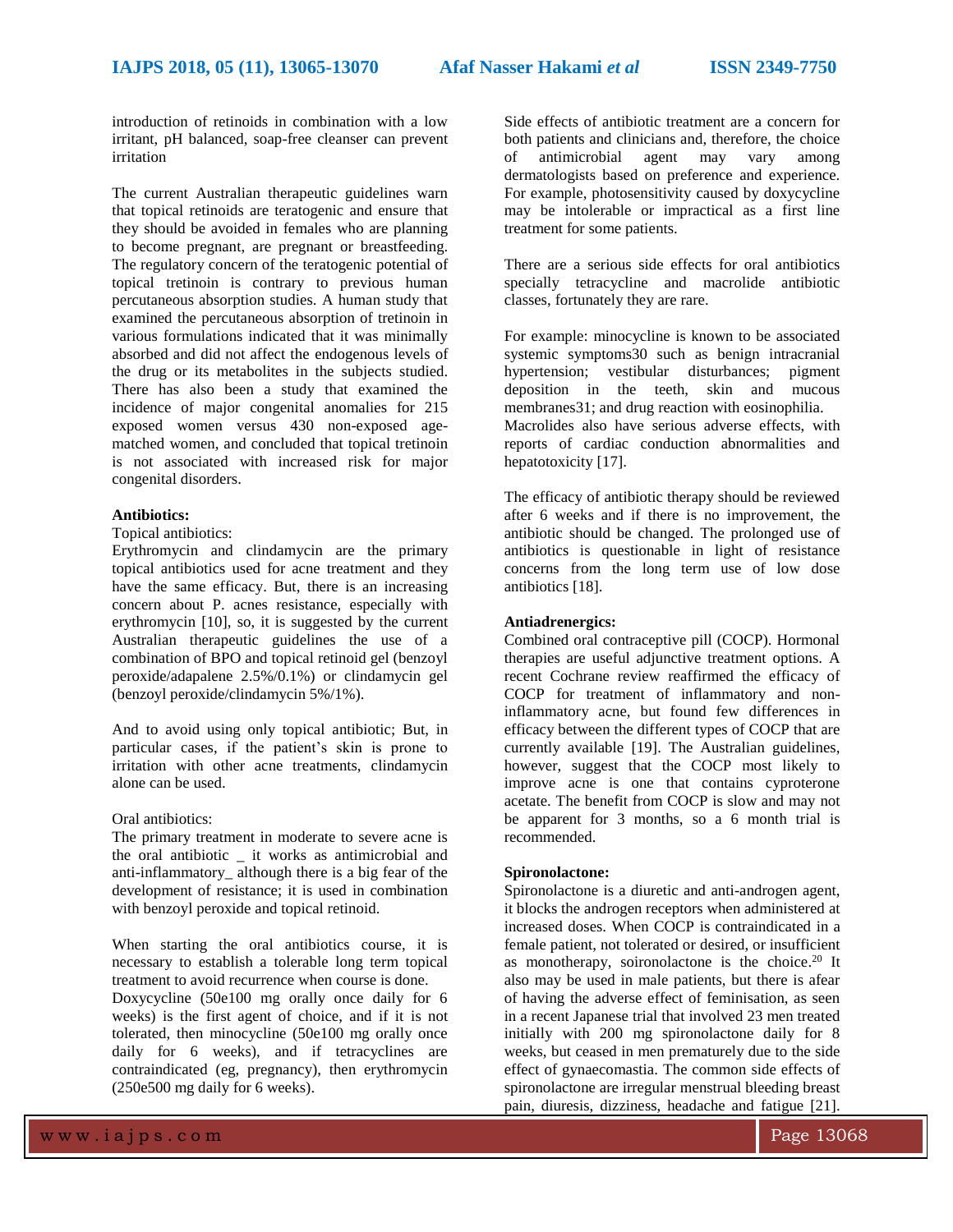There is a big risk of defective virilisation of the male fetus if taken by pregnant women. That is why pregnancy should be excluded before starting this therapy. Hyperkalaemia is also an important side effect; but, it is rare in young healthy females and it was recently stated in the American guidelines for the treatment of acne that testing potassium in young healthy females on spironolactone is unnecessary

## **Oral retinoids:**

Isotretinoin (13-cis retinoic acid) has been the most effective treatment for acne and the only drug that offers remission since it was introduced in 1982. It targets all four known pathologic mechanisms involved in the development of acne. The standard dose accepted of isotretinoin in severe cases of acne is a starting dose of 0.5 mg/kg/day for the first 4 weeks, increase to 1 mg/kg/day, then continuation until a cumulative dose of 120e150 mg/kg is reached and tolerated by the patient For extremely severe cases, when there is large areas of inflammatory lesions, a course of prednisone 20e40 mg a day and starting at lower doses of isotretinoin to prevent severe flares may also be warranted

in a recent prospective interventional study has examined considerably higher doses of isotretinoin than those used historically, including up to 220 mg/kg, and it was found that there was a significantly decreased risk of relapse and that rash was the only adverse effect in patients. Conversely, a low dose isotretinoin (0.3e0.4 mg/kg/day) treatment has also been found to be a safe and effective management of patients with early recurrent disease [22].

Tetragenic effects of oral isotretinon are well known so it must be strongly regulated when used, and in many countries it is available only through specialist care.

A recent population-based study of incidence rates of pregnancy, abortions and birth deformities incurred by women on isotretinoin found that the incidence of major malformations while on isotretinoin was 11%, which is lower than what was previously reported [23].

Depression and suicide have been reported and well publicized in patients taking isotretinoin, although a causal relationship between isotretinoin and suicidal thoughts or depression has never been established. In the other hand, there have been studies that showed reduced depression and anxiety in patients with cystic acne after a successful treatment with oral isotretinoin.

**Adjuvant and newer procedures for acne and acne** 

#### **scarring**

Scarring is the worst complication of acne and it must be treated seriously. The psychological effects of acne can be long lasting, and the association between acne and depression and anxiety is independent of the disease severity [24]. That is why, newer treatment forms and adjuvant therapies for acne and scarring, are a growing market in both medical and cosmetic practices although they are expensive. For examples, chemical peels, light, laser and radiofrequency.

As an example of the chemical peels ; salicylic acid (a b-hydroxy acid) and glycolic acid (an a-hydroxy acid) are two chemical peels currently available as an adjuvant treatment for acne affecting the face.<sup>25</sup> Chemical peels cause desquamation , which reduces corneocyte cohesion and keratinocyte blockage, and allow the promotion of normal epidermal differentiation, and at last, reduce the abnormal pattern of keratinisation . <sup>26</sup> A downside to this is that it requires multiple treatments to be efficacious, which is costly and can have side effects of redness and irritation to the skin. Therefore, chemical peels do not replace the existing topical and systemic treatment available for acne.

Lasers and light-based devices for acne have been increasingly used over the past few years. Light therapy, in the form of blue light and blue and red light, can treat active acne causing the destruction of the propionibacteria through targeting the porphyrins produced by these bacteria. Evidence exists that light therapy is a safe and efficacious treatment of acne.

Other examples of new therapies for the treatment of acne and scarring are radiofrequency and photodynamic therapy. While there has been a recent plethora of research on the efficacy of the different modalities, there is no enough long term follow-up to prove their efficacy in the treatment of acne.

#### **CONCLUSION:**

Acne is a chronic inflammatory disease that affects the adolescent population generally and girls specially, it can cause really serious psychological damage and physical scarring without the appropriate treatment. Depression, anxiety and even suicide are found in acne patients.

The right early treatment is essential in acne, so in order to effectively and rapidly reduce acne lesions, and avoid scarring, a combination therapy of topical and systemic agents that targets as many of the

underlying factors as possible should be considered. The emergence of P. acnes resistance requires a